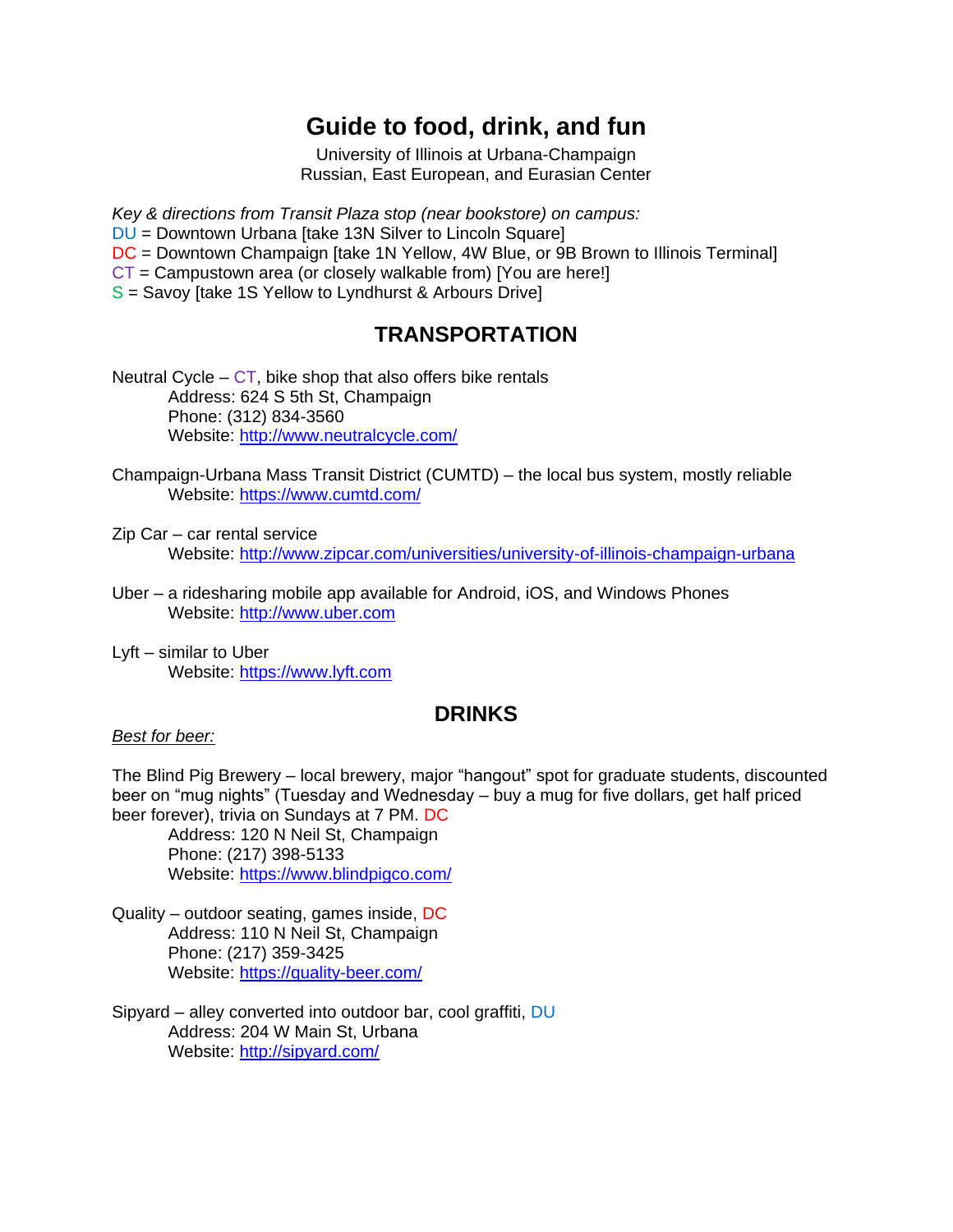Crane Alley – extensive beer list, decent wine list, full food menu, large outdoor seating, DU Address: 115 W Main St, Urbana Phone: (217) 384-7526 Website: <http://www.crane-alley.com/>

Triptych – local brewery, S Address: 1703 Woodfield Dr, Savoy Phone: (217) 607-1176 Website:<http://triptychbrewing.com/>

Riggs – local brewery, huge outdoor seating area, \*only easily accessible by car, open Thurs-Sun

Address: 1901 S High Cross Rd, Urbana, IL 61802 Phone: (217) 718-5345 Website: [https://www.riggsbeer.com](https://www.riggsbeer.com/)

#### *Best for cocktails*:

Big Grove – farm-to-table food, well-crafted cocktails, good wine list, some beers, DC Address: 1 E Main St, Champaign Phone: (217) 239-3505 Website:<http://www.biggrovetavern.com/>

Bentley's Pub – great house cocktails and nice outdoor seating, DC Address: 419 N Neil St, Champaign Phone: (217) 359-7977 Website:<https://www.facebook.com/Bentleyspubchampaign/>

### *Best for both:*

Collective Pour – 40 craft beers on draft, nice specialty cocktails, extensive whiskey menu, DC Address: 340 N Neil St. Suite 101, Champaign Phone: (217) 607-5292 Website:<https://www.collectivepour.com/>

Barrelhouse 34 – decent beer list, nice craft cocktails, and rooftop seating, DC Address: 34 E Main St, Champaign Phone: (217) 239-4677 Website:<http://barrelhouse34.com/>

#### *Best for wine:*

- Analog Wine Library rotating wine lists by the glass or bottle, DU Address: 129 N Race St, Urbana Website:<https://analogurbana.com/>
- Ladro Enoteca very new local business, natural & small family wineries, DC Address: 1 E Main St Suite 108, Champaign Website:<https://www.instagram.com/ladroenoteca/>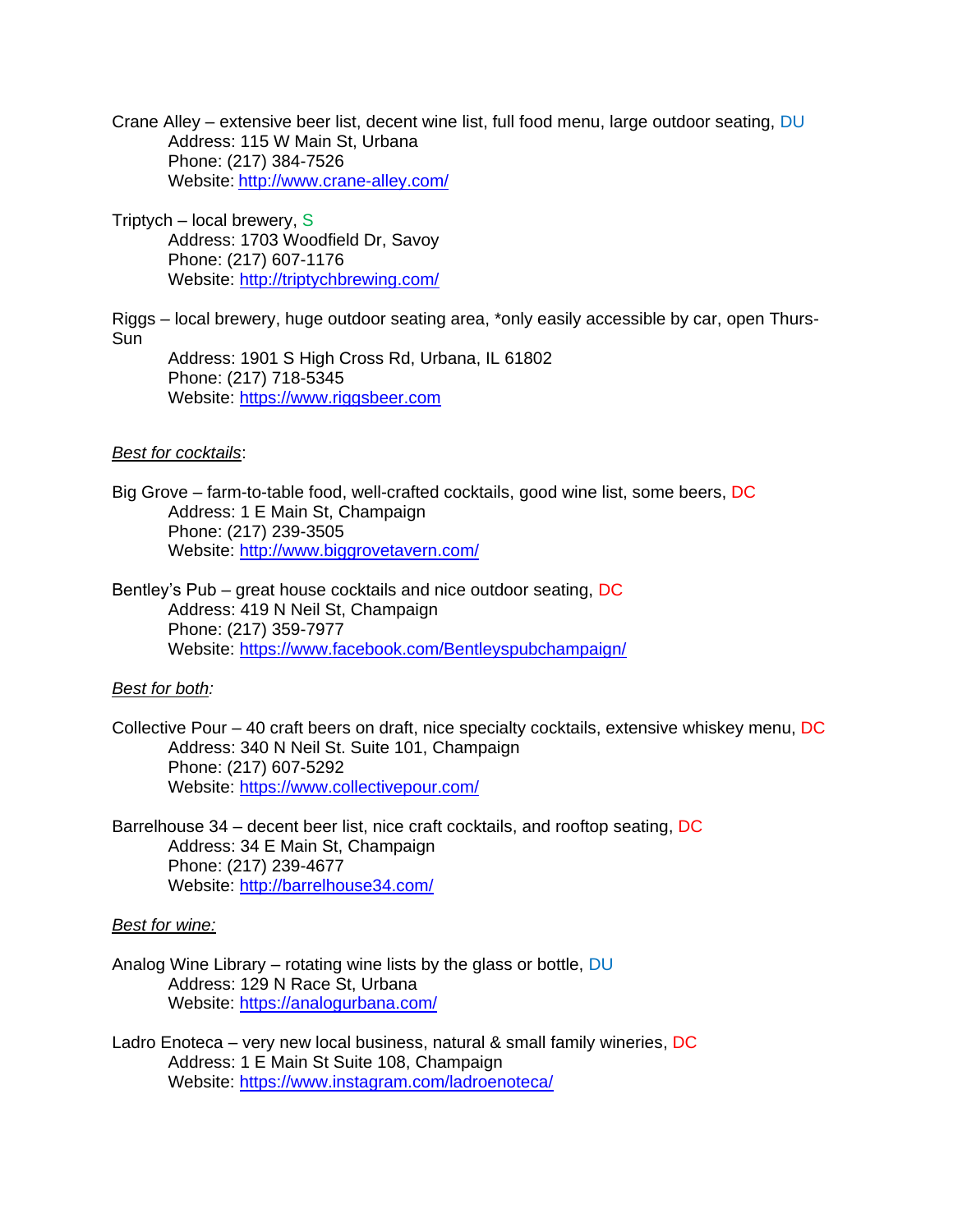### **COFFEE**

Cafeteria and Company – DU Address: 208 W Main St, Urbana Website:<https://cafecourbana.square.site/>

Aroma – sandwiches, salads, and all-day breakfast, brunch available Saturday & Sunday, DC Address: 6 East Taylor St, Champaign (Located inside Cowboy Monkey) Phone: (217) 356-3200 Website:<http://www.aroma-cafe.com/>

Café Kopi – DC Address: 109 N Walnut St, Champaign Phone: (217) 359-4266 Website:<http://cafe-kopi.com/>

Espresso Royale – multiple locations, including one in the basement of the Undergraduate Library and one on W Oregon St, \*tip: take the underground passageway from the basement of the Main Library to avoid the heat!  $-CT$ 

Website:<http://www.espressoroyale.com/>

Caffe Paradiso – CT Address: 801 S Lincoln Ave, Urbana Phone: (217) 384-6066 Website:<http://www.enjoyparadiso.com/>

Flying Machine Avionics – features local [Page Roasting Co.](https://pageroastingcompany.com/) coffee, DC Address: 202 S 1<sup>st</sup> St, Champaign Phone: (217) 600-7949

### **FOOD**

### *Breakfast:*

Courier Café – breakfast until 11 AM, beloved, charming, cheap diner-quality breakfast, DU Address: 111 N Race St, Urbana Phone: (217) 328-1811 Website:<http://couriercafe.squarespace.com/>

Merry Ann's – all-day breakfast, classic inexpensive diner food, open 24/7, between CT & DC Address: 1510 S. Neil St, Champaign Phone: (217) 352-5399 Website:<http://www.merryannsdiner.com/>

The Bread Company – amazing and cheap breakfast sandwiches until 11 AM, not far from the library, CT

Address: 706 S Goodwin Ave, Urbana Phone: (217) 383-1007 Website:<http://thebread.co/>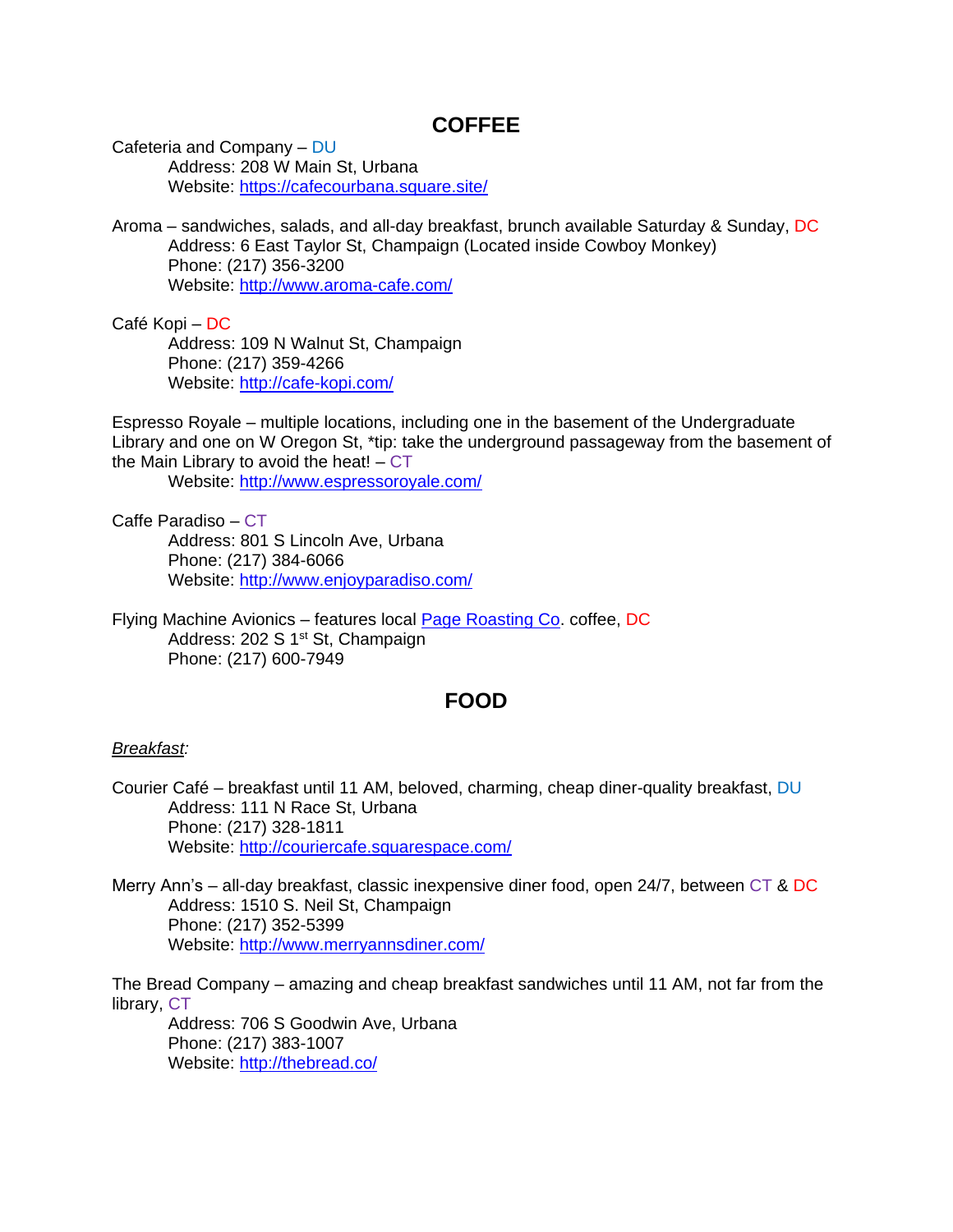### *Brunch:*

Big Grove Tavern – go for the bottomless mimosa bar!, DC Address: 1 E Main St, Champaign Phone: (217) 239-3505 <http://www.biggrovetavern.com/>

Watson's Shack and Rail – DC Address: 211 N Neil St, Champaign Phone: (217) 607-0168 Website:<https://www.watsonschicken.com/>

### *Lunch & Dinner:*

Black Dog – best BBQ in town,  $DC/DU$ , \*tip: the DU location is the original location Address: 201 N Broadway Ave, Urbana 320 N Chestnut St, Champaign Phone: (217) 344-9342 (Urbana) (217) 954-0465 (Champaign) Website:<http://www.blackdogsmoke.com/>

Watson's Shack and Rail – fried chicken and Southern cuisine, DC Address: 211 N Neil St, Champaign Phone: (217) 607-0168 Website:<https://www.watsonschicken.com/>

Baldarotta's Porketta & Sicilian Sausage – excellent sandwiches, take & bake pizzas, DU Address: 300 S. Broadway Ave, Urbana (Located inside Lincoln Square Mall) Phone: (217) 800-5726 Website:<https://www.baldarottas.com/>

Stango Cuisine – Zambian food, \*tip: find them Saturdays at the Urbana Farmers Market, DU Address: 300 S. Broadway Ave, Urbana (Located inside Lincoln Square Mall) Phone: (217) 369-3566 Website:<https://www.stangocu.com/>

- Big Grove farm-to-table food, DC Address: 1 E Main St, Champaign Phone: (217) 239-3505 Website:<http://www.biggrovetavern.com/>
- Hamilton Walker's seafood and steak, DC Address: 201 N Neil St, Champaign Phone: (217) 350-0363 Website:<http://www.hamiltonwalkers.com/>

Seven Saints – DC Address: 32 E Chester St, Champaign Phone: (217) 351-7775 Website:<http://sevensaintsbar.com/food.html>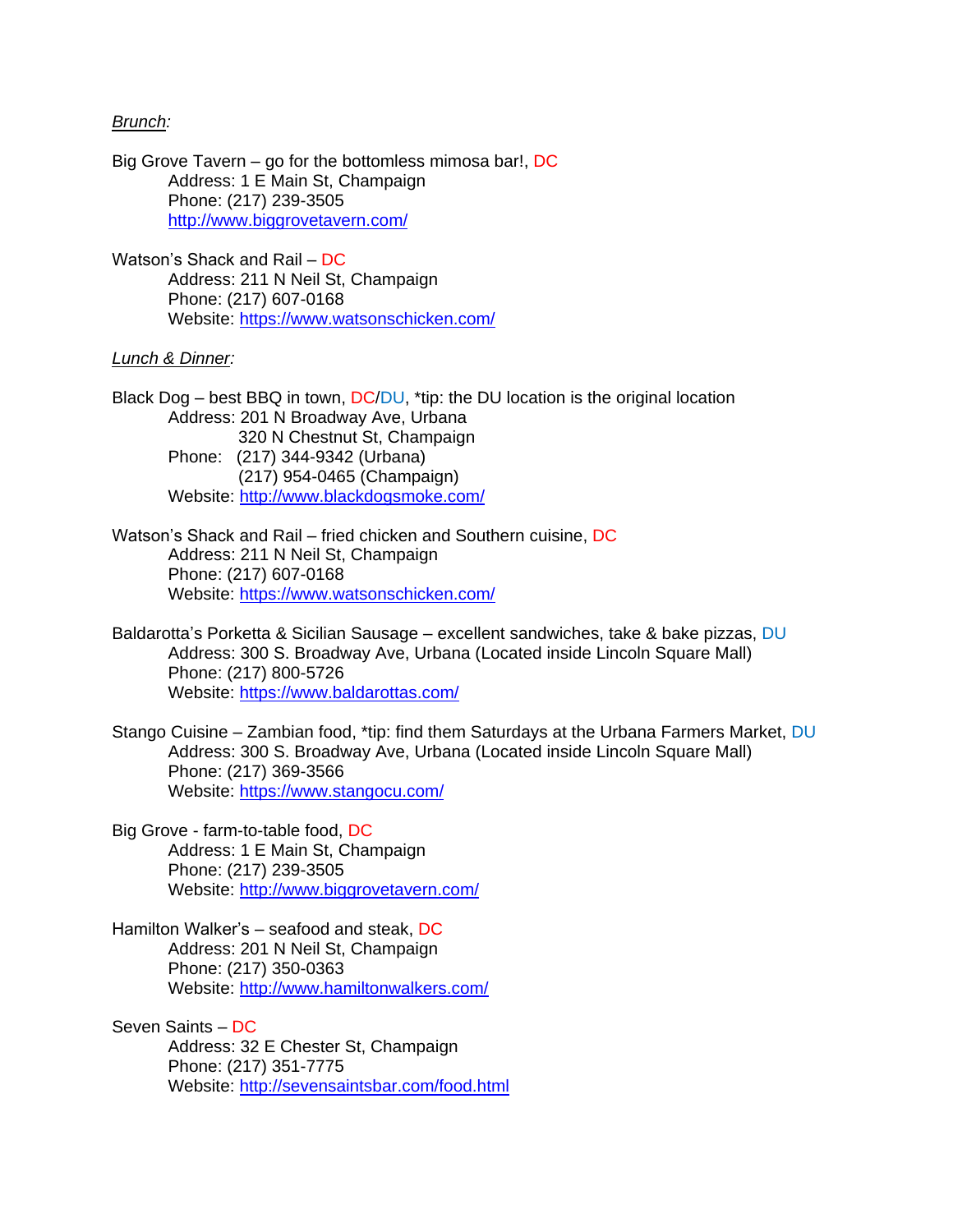Dancing Dog – vegan, excellent mimosas, DU \*tip: try the baked goods!! Address: 126 W Main St, Urbana Phone: (217) 552-1344 Website:<https://www.dancingdogeatery.com/>

Crane Alley – DU Address: 115 W Main St, Urbana Phone: (217) 384-7526 Website:<http://www.crane-alley.com/>

Maize – MUST TRY Mexican, CT/DC, \*tip: the original CT location has very limited seating Address: 60 E Green St, Champaign 100 N Chestnut St, Champaign Phone: (217) 355-6400 <http://www.maizemexicangrill.com/>

Huaraches Moreleon– Authentic, family-owned Mexican eatery in East Urbana, excellent margaritas, more easily accessible by car, a nice walk from DU

Address: 805 Philo Rd, Urbana Phone: (217) 344-6772 Website:<https://huarachesmoroleonrestaurant.e-tab.com/>

Sushi Kame – sushi and Japanese food, CT Address: 39 E Green St, Champaign Phone: (217) 356-3366 Website:<https://www.sushi-kame.com/>

Sticky Rice – Family owned, Lao and Thai cuisine, DC Address: 415 N Neil St, Champaign Phone: (217) 954-1929 Website:<https://stickyricechampaign.com/>

Masijta Grill – Korean BBQ, DU Address: 202 N Race St, Urbana Phone: (217) 552-1188 Website:<http://masijtagrill.com/>

Golden Harbor – family-style Chinese dishes, best for groups, between CT & DC Address: 505 S Neil St, Champaign Phone: (217) 398-8988 Website:<https://www.facebook.com/goldenharbor>

Fiesta Café – Mexican, CT Address: 216 S 1st St, Champaign Phone: (217) 352-5902 Website: [https://www.fiestacafe.com](https://www.fiestacafe.com/)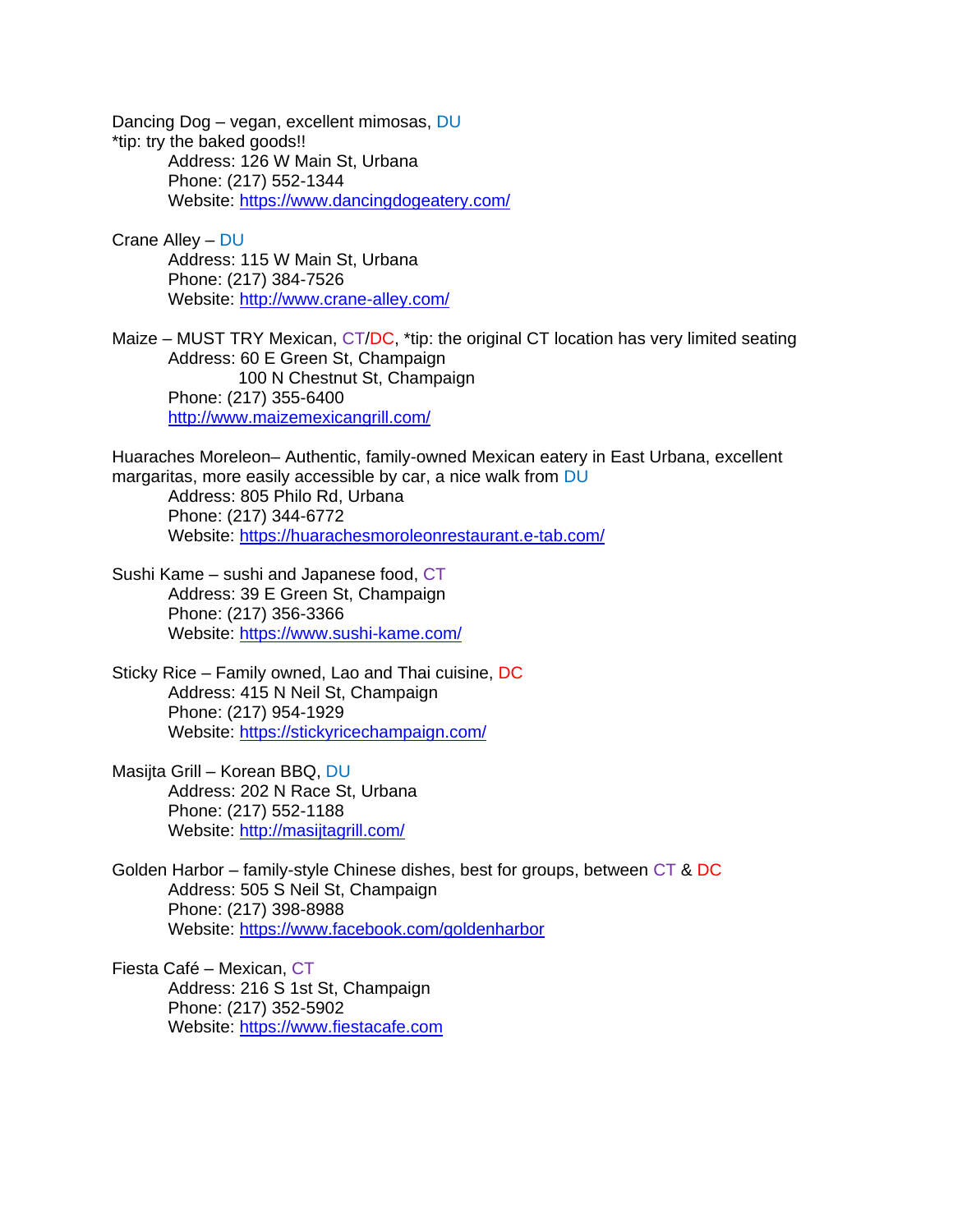The Himalayan Chimney – Indian, DC Address: 134 W Church St, Champaign Phone: (217) 552-1834 Website:<http://www.thehimalayanchimney.com/>

Kohinoor – Indian, DC Address: 6 E Columbia Ave, Champaign Phone: (217) 552-1384 Website:<http://www.kohinoorchampaign.com/>

Guido's – American food, boozy milkshakes, DC Address: 2 E Main St, Champaign Phone: (217) 359-3148 Website:<http://guidosbar.com/>

Farren's – great burgers, good beer, DC Address: 308 N Randolph St, Champaign Phone: (217) 359-6977 Website:<http://www.farrenspub.com/>

Weird Meat Boyz – bar food, house-made smash burgers, rotating specials, DC Address: 340 N Neil St (Located inside Collective Pour) Phone: (815) 575-9514 / Note: Thurs – Sat dinner service Website: <https://www.weirdmeatboyzkitchen.com/>

*\*\*\*Favorite on-campus eats/drinks:*

The Bread Company – sandwiches and salads, fondue, pizza, and pasta for dinner Address: 706 S Goodwin Ave, Urbana Phone: (217) 383-1007 Website:<http://thebread.co/>

Sakanaya – sushi and ramen Address: 403 E Green St, Champaign Phone: (217) 344-1400 Website:<http://www.sakanaya-restaurant.com/>

Jerusalem Restaurant – Middle Eastern cuisine Address: 601 S Wright St, Champaign Phone: (217) 344-8760 Website:<http://places.singleplatform.com/jerusalem-restaurant-14>

Asian Taste – Vietnamese pho and noodles, very close to the library Address: 502 E John St #109, Champaign Phone: (217) 384-6070

Manolo's – pizza by the slice and empanadas Address: 1115 W Oregon St, Urbana Phone: (217) 365-0110 Website:<http://manolospizza.com/menu/>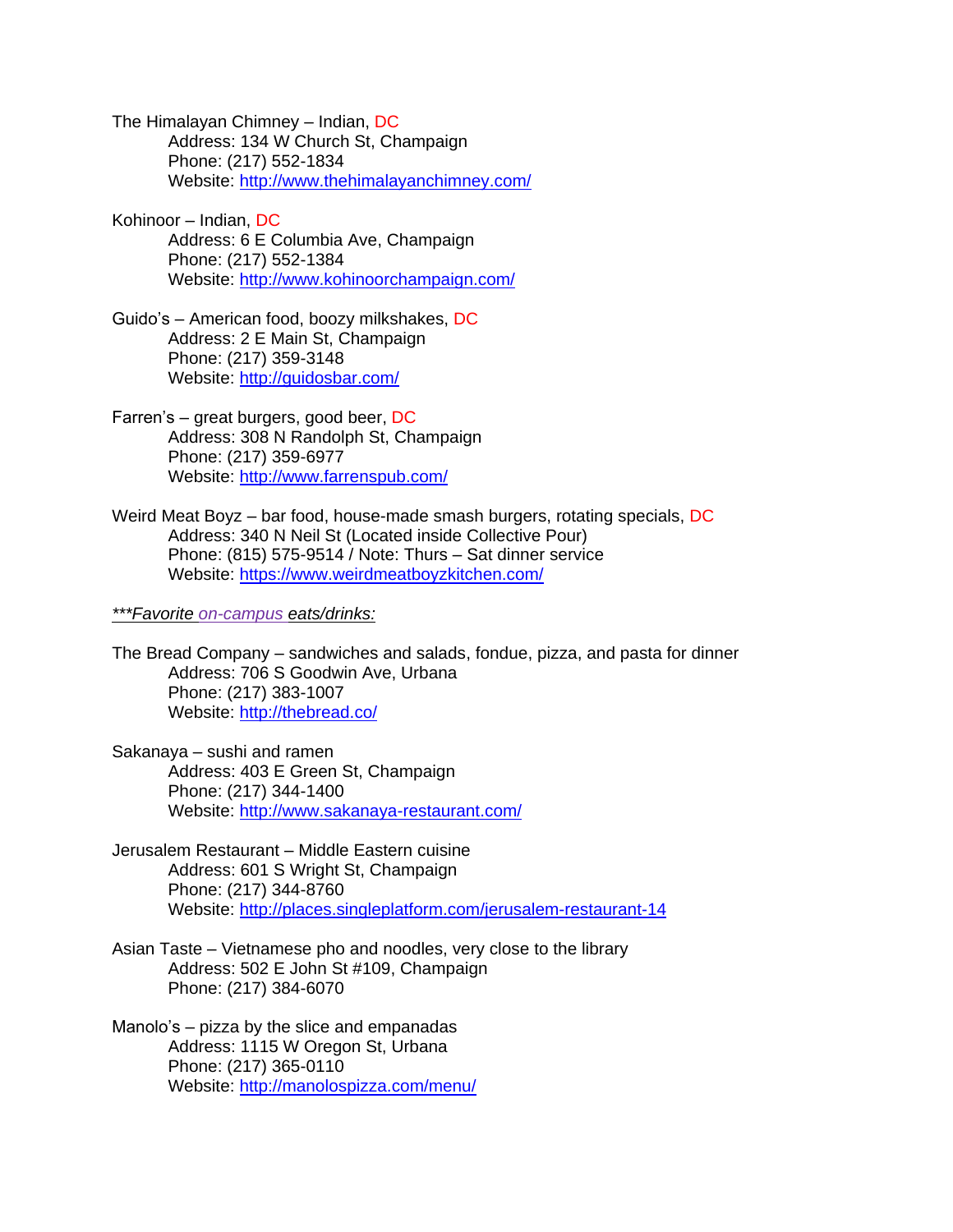- Cracked breakfast sandwiches and tater tots Address: 619 E Green St, Champaign Phone: (847) 501-1357 Website:<http://www.crackedongreen.com/>
- Ambar India Includes a buffet option Address: 605 S Wright St, Champaign Phone: (217) 344-1500 Website:<http://ambarindianchampaign.com/34572>
- Murphy's Pub a tolerably decent bar on campus Address: 604 E Green St, Champaign Phone: (217) 344-4372 Website:<http://murphyspubuofi.com/>

### **SWEETS**

Jarlings – a MUST TRY custard shop, located in South Champaign (accessible by 1S Yellow bus)

Address: 309 W Kirby Ave, Champaign Phone: (217) 352-2273 Website:<http://www.jarlings.com/>

Pekara – cakes and other baked goods, DC Address: 116 N Neil St, Champaign Phone: (217) 359-4500 Website:<https://www.pekarabakery.com/>

Cocomero – frozen yogurt, CT Address: 709 S Wright St, Champaign Phone: (217) 328-3888 Website:<https://www.facebook.com/cocomero.frozenyogurt/>

RegCakes – 100% gluten free bakery, DU Address: 300 S Broadway Ave Suite 142, Urbana (Inside Lincoln Square Mall) Phone: (217) 417-8577 Website:<http://www.regcakes.com/>

## **THINGS TO DO**

Prairie Fruits Farm and Creamery – hang out with goats, try goat cheese products including gelato! North Urbana, need a car! Address: 4410 N Lincoln Ave, Champaign Phone: (217) 643-2314 Website: [www.prairiefruits.com/](http://www.prairiefruits.com/)

Amara Yoga and Arts – DU Address: Lincoln Square, Urbana Phone: (217) 328-9642 Website: [www.amarayoga.com/](http://www.amarayoga.com/)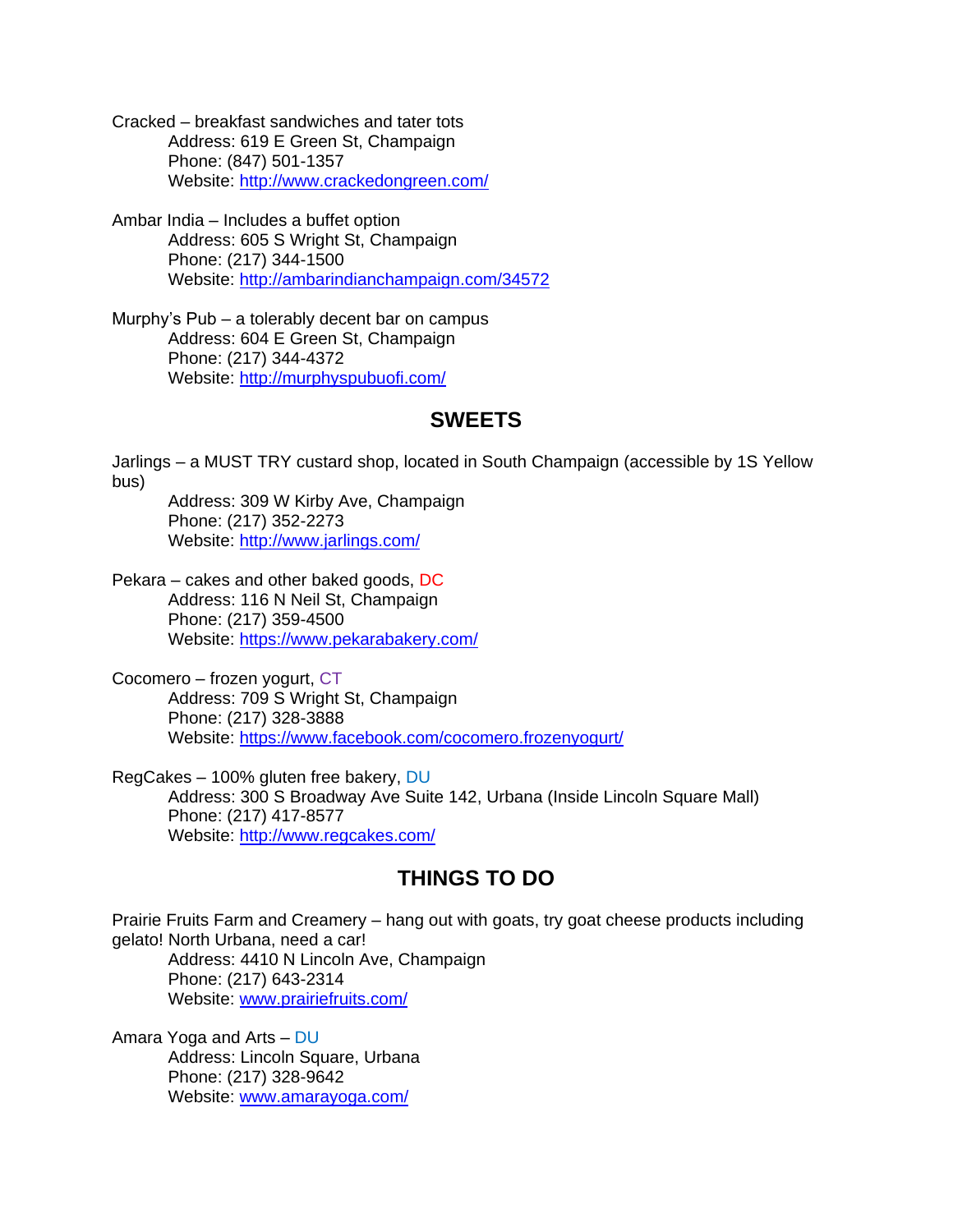Urbana Farmers' Market – every Saturday, 7 AM until noon, DU Address: 401 S Vine St, Urbana Phone: (217) 384-2319 Website: [www.urbanaillinois.us/market](http://www.urbanaillinois.us/market)

Rose Bowl Tavern – daily live music, outdoor summer seating DU Address: 106 N Race St #1, Urbana Phone: (217) 367-7031 Website:<https://www.rosebowltavern.com/>

Krannert Concert Series – CT Address: 500 S Goodwin Ave, Urbana Phone: (217) 333-6280 Website: krannertcenter.com

Allerton Park – giant estate grounds not far from town, filled with walled gardens, sculptures, ponds, and an extensive system of arboretum trails, \*only accessible by car

Address: 515 Old Timber Rd, Monticello Phone: (217) 333-3287 Website: allerton.illinois.edu/

Japan House – CT Address: 2000 S Lincoln Ave, Urbana Phone: (217) 244-9934 Website: japanhouse.art.illinois.edu

Arboretum – CT

Address: 2001 S Lincoln Ave, Urbana Phone: (217) 333-7579 Website: arboretum.illinois.edu/

Meadowbrook Park – walking loop through sculptures, park, and prairies of native plants, birds, and deer. - South Urbana

Website:<http://www.urbanaparks.org/parks/meadowbrook-park/>

Crystal Lake Park – North Urbana Website:<http://www.urbanaparks.org/parks/crystal-lake-park/>

National Center for Supercomputing Applications – take a tour of the University's supercomputer! CT, Research Park Address: 1205 W Clark St, Urbana Phone: (217) 244-0710 Website:<http://www.ncsa.illinois.edu/>

Friday Night Live – Music on the street every Friday in DC Website:<http://40north.org/programs/friday-night-live>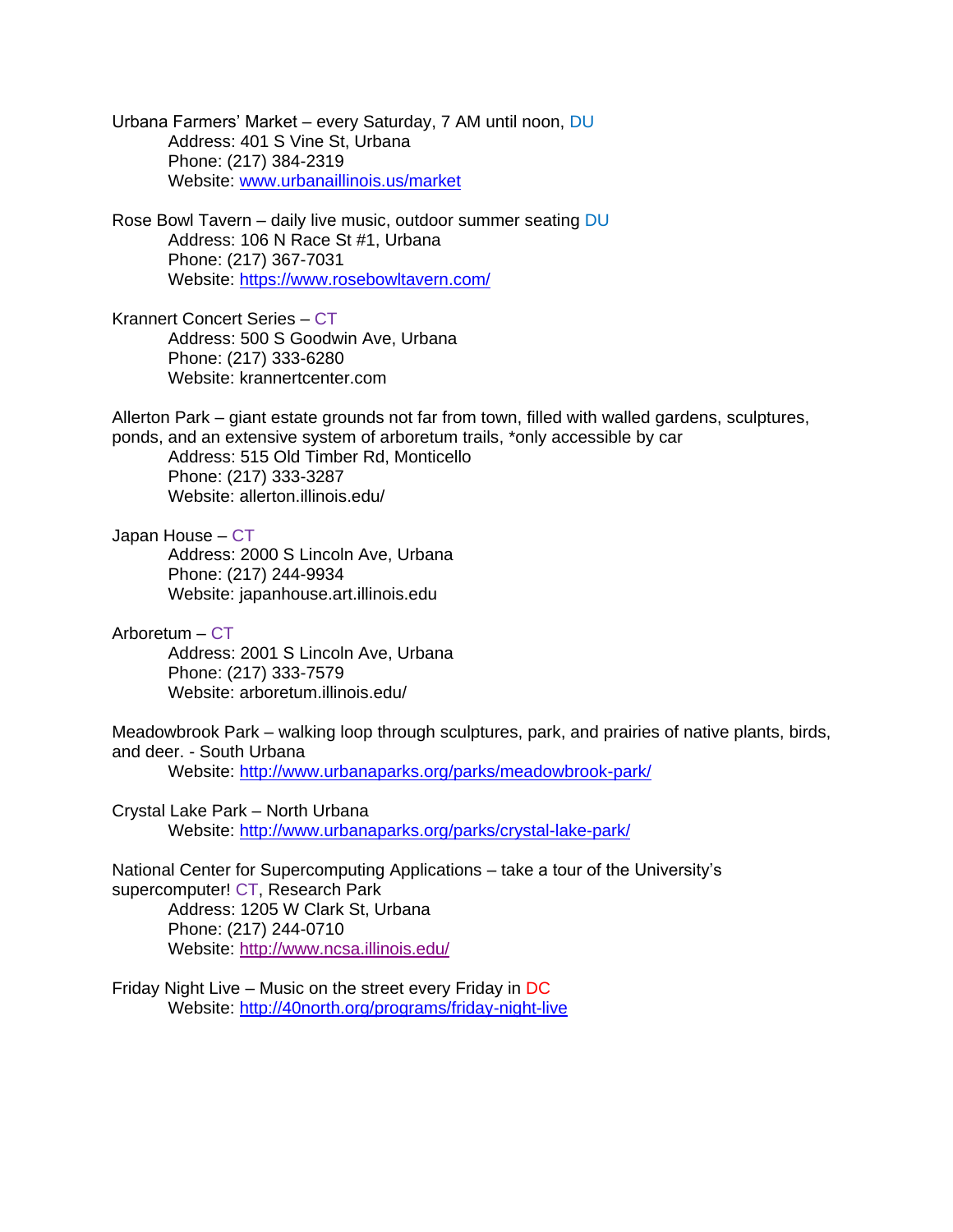#### Local Shops**:**

Jane Addams Bookstore – huge bookstore with multiple floors of academic texts and popular fiction, DC

Address: 208 N Neil St, Champaign Phone: (217) 356-2555 Website:<http://www.janeaddamsbooks.com/>

- The Literary bookstore, café, and bar, DC Address: 122 N Neil St, Champaign Phone: (217) 954-1500 Website:<https://www.literarybookbar.com/>
- Art Mart gourmet food store, toys, café Address: 1705 S. Prospect Ave., Champaign Phone: (217) 344-7979 Website:<http://shopartmart.com/>
- Priceless Books oddly organized, odd hours, worth a visit DU Address: 112 W Main St Phone: (217) 344-4037
- Exile On Main Street record store, DC Address: 100 N. Chestnut St, Champaign Phone: (217) 398-6246 Website:<https://www.exilemainstreet.com/>
- See You CD & Vinyl record store, DU Address: 123 W Main St, Urbana Phone: (217) 600-7063 Website:<http://seeyoucdandvinyl.com/>
- Bohemia clothing and antique store, DU Address: 135 W Main St, Urbana Phone: (217) 344-5000 Website:<https://www.facebook.com/bohemia.urbana.il/>
- Art Coop art supplies, DU (Lincoln Square Mall) Address: 150 Lincoln Square, Urbana Phone: (217) 352-4562 Website:<https://www.facebook.com/artcoop>

Common Ground Co-Op – organic and locally-produced food, DU (Lincoln Square Mall), \*tip: try the café

Address: 166 Lincoln Square, Urbana Phone: 217-352-3347 Website:<http://commonground.coop/>